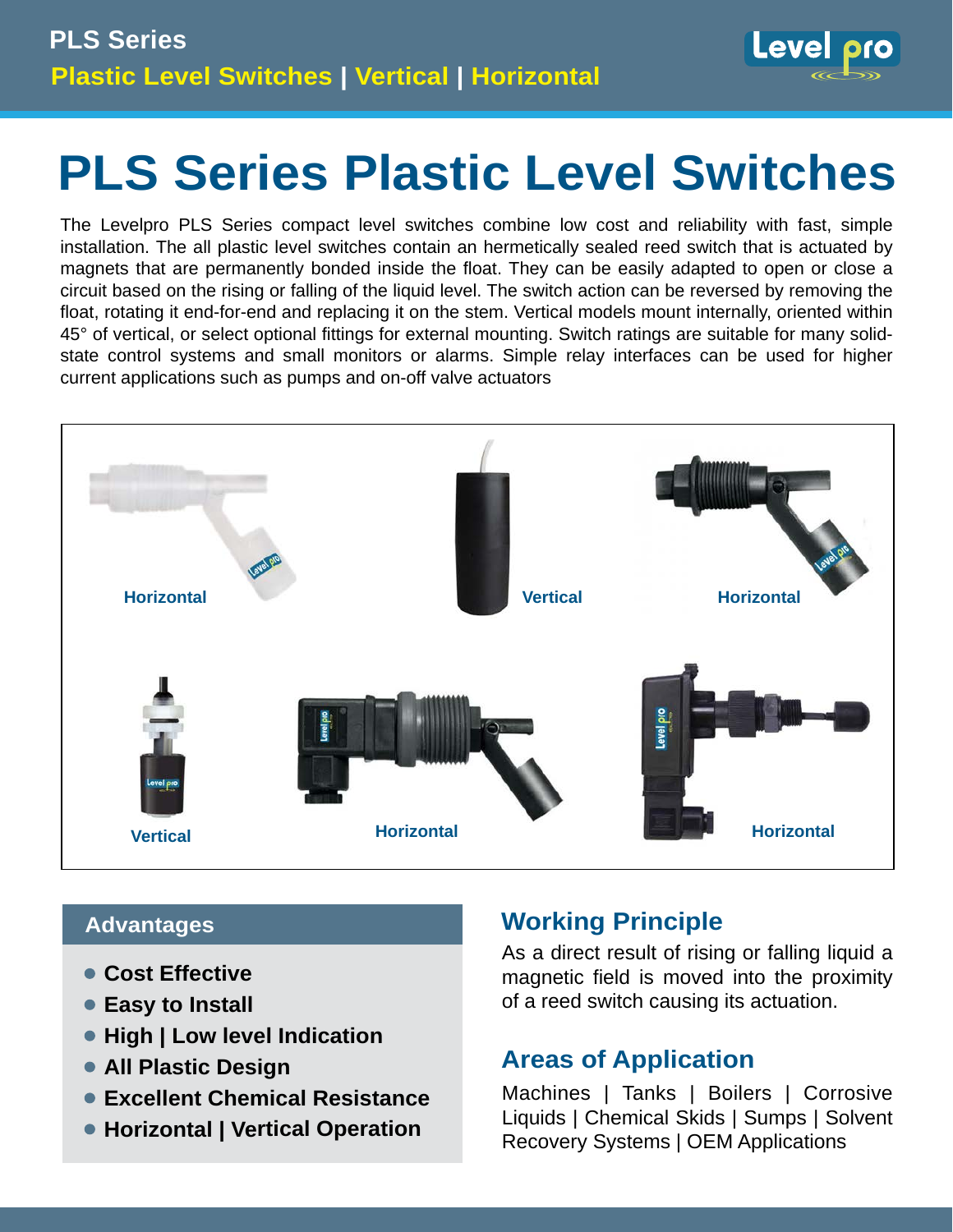| <b>TECHNICAL SPECIFICATIONS</b>   |                       |              | <b>Model - PLS-PEV</b> |
|-----------------------------------|-----------------------|--------------|------------------------|
| <b>Float Material</b>             | PP                    |              |                        |
| <b>Wetted Parts Material</b>      | PP   PE               |              |                        |
| <b>Pipe Material</b>              | PP                    |              |                        |
| <b>Working Temperature</b>        | PP-20   80°C          |              |                        |
| Max. Pressure                     | 15 psi                |              |                        |
| Min. Density (g/cm <sup>3</sup> ) | 0.7                   |              |                        |
| <b>Electrical Connection</b>      | Cable                 |              |                        |
| Number of Float                   | 1 Std.                |              |                        |
| Number of Contact                 | 1 Std.                | <b>MODEL</b> | <b>PLS-PE</b>          |
| <b>Contact Capacity</b>           | 10W   200VDC   110VAC | L            | 82.0                   |
| Description                       | Liquid Level Relay    | Н            | 34.0                   |

| <b>TECHNICAL SPECIFICATIONS</b> |  |
|---------------------------------|--|
|                                 |  |

| <b>Float Material</b>        | PP   PVDF                      |  |
|------------------------------|--------------------------------|--|
| <b>Wetted Parts Material</b> | PP   PVDF                      |  |
| Pipe Material                | PP   PVDF                      |  |
| <b>Float Type</b>            | $P1$   P8                      |  |
| <b>Working Temperature</b>   | PP-20 - 80°C   PVDF-40 - 100°C |  |
| <b>Mechanical Connection</b> | 1/8"                           |  |
| Max Pressure                 | Atm                            |  |
| Min. Density (g/cm3)         | 0.7                            |  |
| <b>Electrical Connection</b> | Cable                          |  |
| Number of Floats             | 1 Std.                         |  |
| Number of Contacts           | 1 Std.                         |  |
| <b>Contact Capacity</b>      | 10W   150VDC   120VAC          |  |
| Description                  | <b>Liquid Level Relay</b>      |  |

# **PLS-31V (Polypropylene) Model - PLS-32V (PVDF)**



| <b>TECHNICAL SPECIFICATIONS</b> |                            |
|---------------------------------|----------------------------|
| <b>Float Material</b>           | PP   PVDF                  |
| <b>Wetted Parts Material</b>    | PP   PVDF                  |
| Pipe Material                   | PP   PVDF                  |
| Float Type                      | P1   P8                    |
| <b>Working Temperature</b>      | PP-20-80°C   PVDF-40-100°C |
| <b>Mechanical Connection</b>    | 1/8"                       |
| Max. Pressure                   | Atm.                       |
| Min. Density (g/cm3)            | 0.7                        |
| <b>Electrical Connection</b>    | Cable                      |
| Number of Floats                | 1 Std.                     |
| Number of Contacts              | 1 Std.                     |
| <b>Contact Capacity</b>         | 10W   150VDC   120VAC      |
| Description                     | Liquid Level Relay         |

# **PLS31-SV (Polypropylene) Model - PLS32-SV (PVDF)**



 $25$